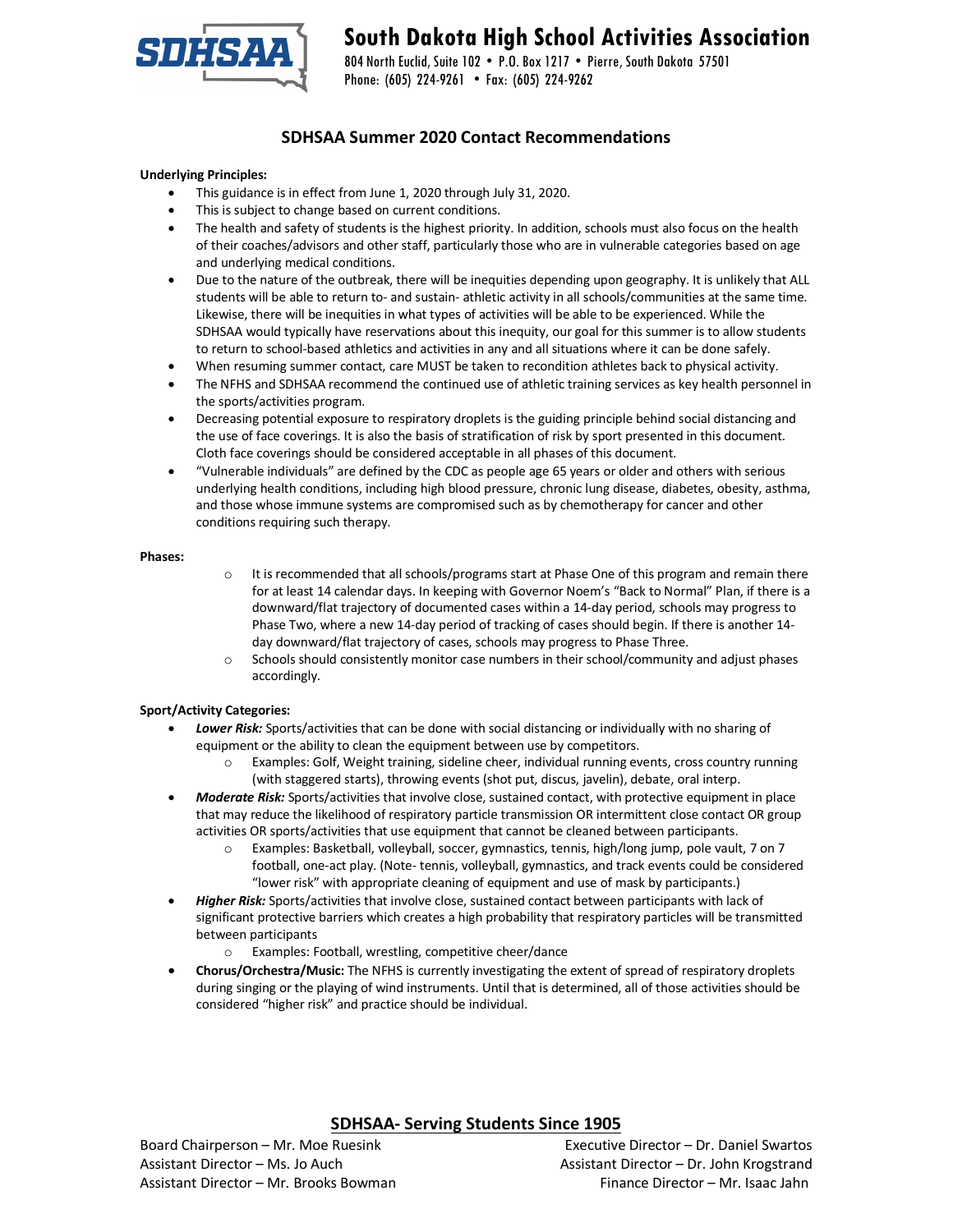# **Phase One**

# *Pre-Workout Screening:*

- All coaches and students should be screened for signs/symptoms of COVID-19 prior to a workout, to include a temperature check.
- Responses to screening questions should be recorded and stored for contact tracing purposes if a COVID-19 infection occurs.
- Any person with one or more positive responses on the screening should not be allowed to take part in workouts, should contact their medical provider, and should receive medical clearance before returning.
- Vulnerable individuals should not oversee or participate in any workouts during Phase One.

# *Limitations on Gathering:*

- Gatherings should not consist of more than 10 people at a time (inside or outside), to include all participants and coaches.
- Locker rooms should not be used during Phase One. Students should report to workouts in proper gear and immediately return home to shower at the end of the workout.
- Workouts should be conducted in "pods" of students with the same 5-10 people (including coaches) always working out together. Smaller pods should be used for weight training.
- There should be a minimum distance of 6 feet between each individual at all times. If this is not possible, the number of individuals in the room should be decreased until proper social distancing can occur.

# *Facilities Cleaning:*

- Adequate cleaning schedules should be created and implemented for all athletic facilities.
- Prior to an individual or group entering a facility, all hard surfaces within that facility should be wiped down and sanitized. Hard surface examples include but are not limited to door handles, chairs, furniture, locker rooms, weight room equipment, bathrooms, and training tables.
- Individuals should wash their hands for 20 seconds with warm water and soap before touching any surfaces or participating in workouts.
- Hand sanitizer should be plentiful and available to individuals.
- Weight equipment should be wiped down thoroughly before and after each individual uses the equipment.
- Shirts and shoes should be worn at all times.
- Any equipment such as weight benches, athletic pads, having holes with exposed foam should be covered.
- Students should be encouraged to shower and wash their workout clothing immediately upon returning home.

# *Physical Activity and Athletic Equipment:*

- Low-risk, individual sports/activities may begin practices with distancing measures in place.
- Moderate and high risk sports/activities should focus on individual drills and weight training.
- There should be no shared athletic equipment (towels, clothing, pennies, shoes, or sport specific equipment) between students.
- Students should wear their own workout clothing, and clothing/towels should be washed and cleaned after every workout.
- All athletic equipment, including balls, should be cleaned after each use and prior to the next workout.
- Individual drills requiring the use of athletic equipment can be permissible, but the equipment should be cleaned between use of each individual.
- There should be a focus on resistance training with body weight, sub-maximal lifts, and use of resistance bands.
- Free weight exercises that require a spotter should not be conducted, as they cannot be conducted while observing social distancing.

# *Hydration:*

- All students should bring their own water bottle, and water bottles should not be shared.
- Hydration stations (water fountains, water troughs, etc.) should not be used.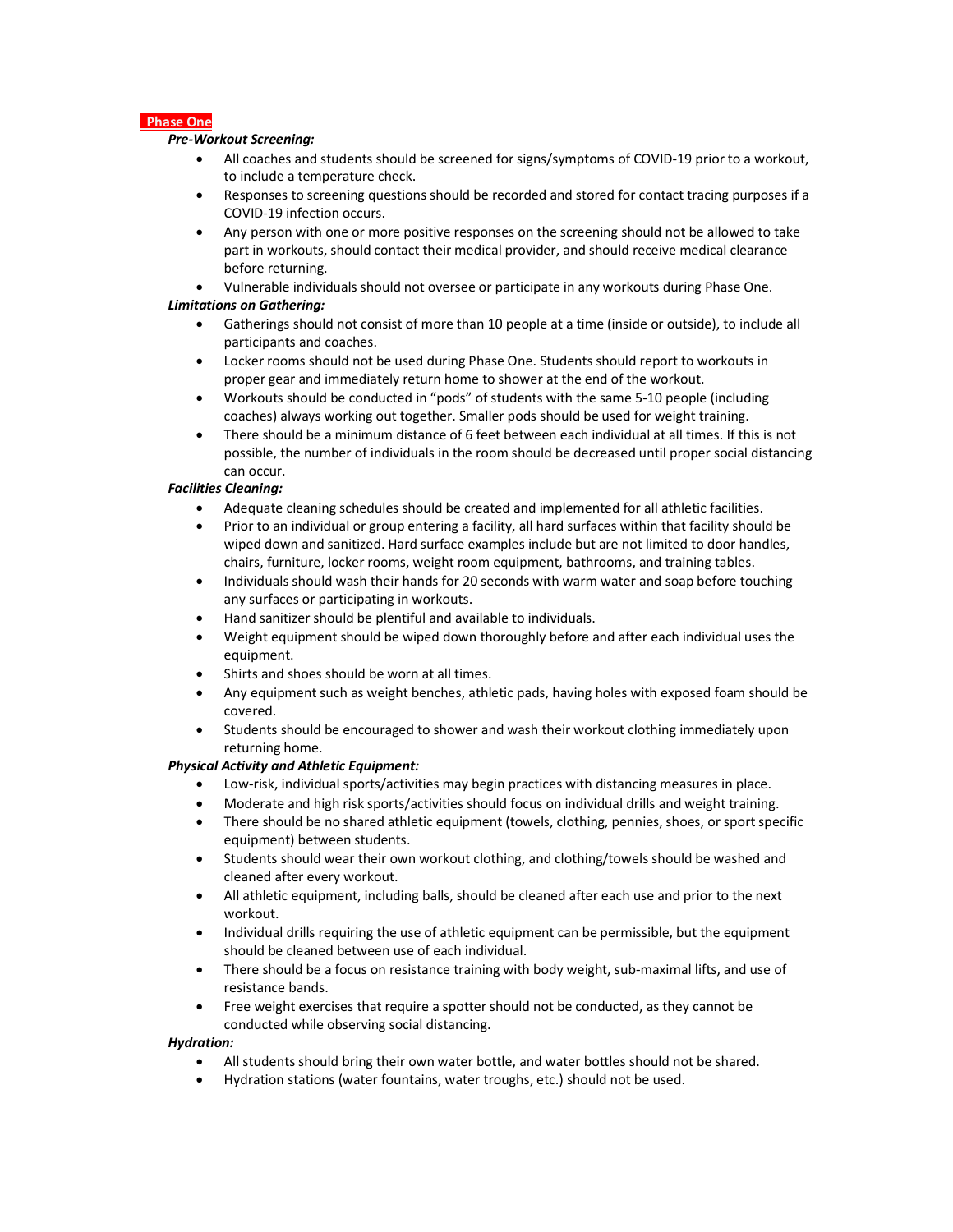# **Phase Two**

#### *Pre-Workout/Contact Screening:*

- All coaches and students should be screened for signs/symptoms of COVID-19 prior to a workout, to include a temperature check.
- Responses to screening questions should be recorded and stored for contact tracing purposes if a COVID-19 infection occurs.
- Any person with one or more positive responses on the screening should not be allowed to take part in workouts, should contact their medical provider, and should receive medical clearance before returning.

• Vulnerable individuals should not oversee or participate in any workouts during Phase Two.

#### *Limitations on Gatherings:*

- Gatherings should not consist of more than 10 people at a time inside. Up to 50 people may gather outdoors for workouts.
- If locker rooms or meeting rooms are used, there should be a minimum distance of 6 feet between each individual at all times.
- Indoor workouts should be conducted in "pods" of students with the same 5-10 people (including coaches). Smaller pods should be utilized for weight training.
- There should be a minimum distance of 6 feet between each individual at all times. Appropriate social distancing should be maintained on sidelines and benches. Consider using tape or field paint as a guide for students and coaches.

#### *Facilities Cleaning:*

- Adequate cleaning schedules should be created and implemented for all athletic facilities.
- Prior to an individual or group entering a facility, all hard surfaces within that facility should be wiped down and sanitized. Hard surface examples include but are not limited to door knobs, chairs, furniture, locker rooms, weight room equipment, bathrooms, and training tables.
- Individuals should wash their hands for 20 seconds with warm water and soap before touching any surfaces or participating in workouts.
- Hand sanitizer should be plentiful and available to individuals.
- Weight equipment should be wiped down thoroughly before and after each individual uses the equipment.
- Shirts and shoes should be worn at all times.
- Any equipment such as weight benches, athletic pads, having holes with exposed foam should be covered.
- Students should be encouraged to shower and wash their workout clothing immediately upon returning home.

# *Physical Activity and Athletic Equipment:*

- Lower risk sports/activities practices may resume.
- Modified practices may begin for Moderate Risk sports/activities.
- There should be no shared athletic towels, clothing, pennies/shirts, or shoes between students.
- Students should wear their own appropriate workout clothing, and individual clothing/towels should be washed and cleaned after every workout.
- All athletic equipment, including balls, should be cleaned intermittently during practices and between practices/sessions.
- Hand sanitizer should be readily available.
- Maximum lifts should be limited and power cages should be used for squats and bench presses. Spotters should stand at each end of the bar.

#### *Hydration:*

- All students should bring their own water bottle, and water bottles should not be shared.
- Hydration stations (water fountains, water troughs, etc.) should not be used.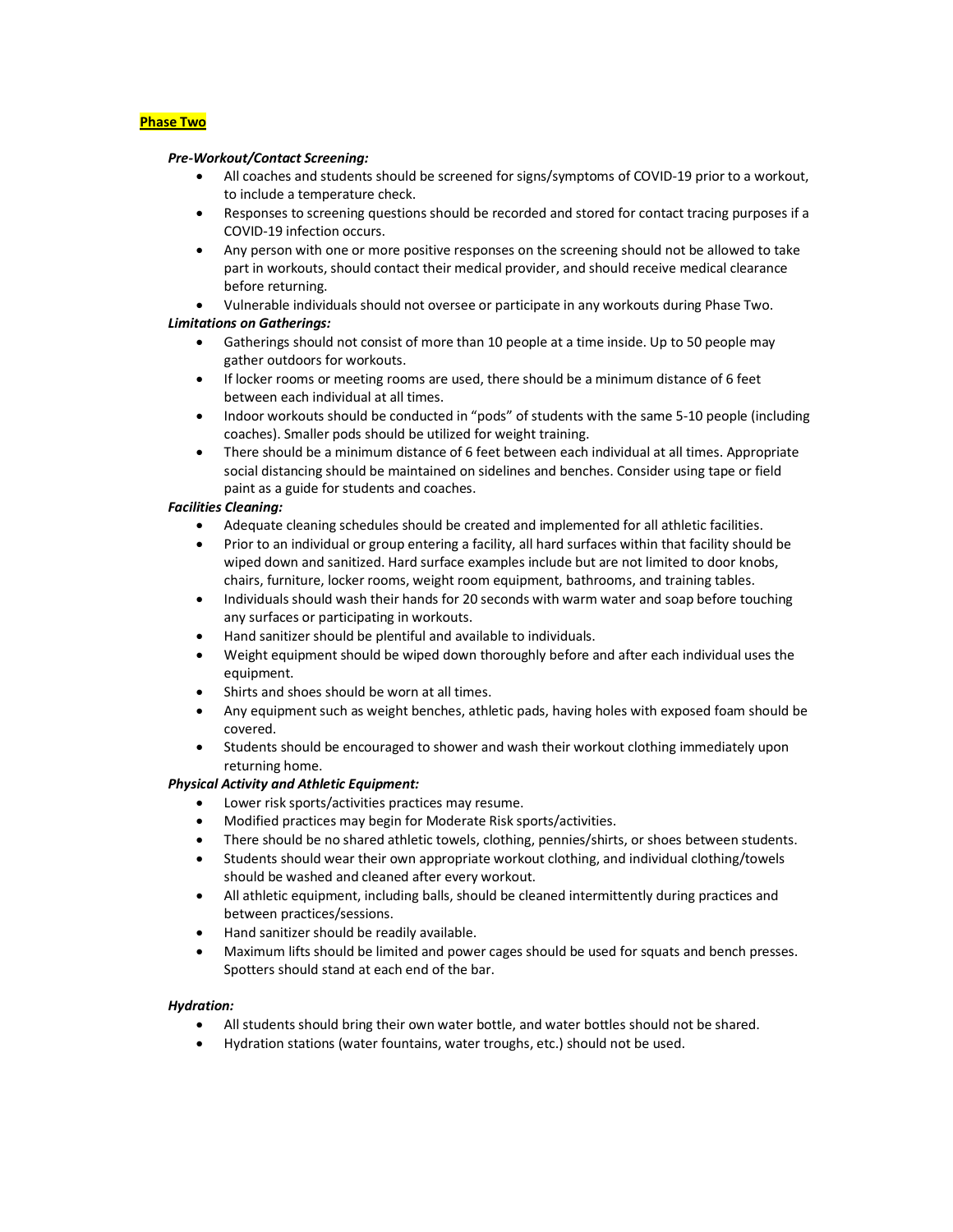# **Phase Three**

#### *Pre-Workout/Contact Screening:*

- Any person who has had a fever or cold symptoms in the previous 24 Hours should not be allowed to take part in workouts and should contact his/her medical provider.
- A record should be kept of all individuals present.
- Vulnerable individuals can resume public interactions, but should practice physical distancing, minimizing exposure to social settings where distancing may not be practical, unless precautionary measures are observed/implemented.

# *Limitations on Gatherings:*

- Gatherings sizes of up to 50 individuals, indoors or outdoors, could resume.
- When not directly participating in practices or workouts, care should be taken to maintain a minimum distance of 6 feet between each individual. Consider using tape or field paint as a guide for students and coaches.

# *Facilities Cleaning:*

- Adequate cleaning schedules should be created and implemented for all athletic facilities.
- Prior to an individual or group entering a facility, all hard surfaces within that facility should be wiped down and sanitized. Hard surface examples include but are not limited to door knobs, chairs, furniture, locker rooms, weight room equipment, bathrooms, and training tables.
- Individuals should wash their hands for 20 seconds with warm water and soap before touching any surfaces or participating in workouts.
- Hand sanitizer should be plentiful and available to individuals.
- Weight equipment should be wiped down thoroughly before and after each individual uses the equipment.
- Shirts and shoes should be worn at all times.
- Any equipment such as weight benches, athletic pads, having holes with exposed foam should be covered.
- Students should be encouraged to shower and wash their workout clothing immediately upon returning home.

# *Physical Activity and Athletic Equipment:*

- Moderate risk sports/activities practices may begin.
- Modified practices may begin for High Risk sports/activities.
	- $\circ$  Continue pre-practice screening as in Phases One and Two. Shower immediately after practices/workouts.
- There should be no shared athletic towels, clothing, or shoes between students.
- Students should wear their own appropriate workout clothing, and individual clothing/towels should be washed and cleaned after every workout.
- All athletic equipment, including balls, should be cleaned intermittently during practices and between practices/sessions.
- Other equipment, such as wrestling ear guards, football helmets, etc. should be worn by only one individual and not shared.
- Hand sanitizer should be readily available.
- Maximum lifts should be limited and power cages should be used for squats and bench presses. Spotters should stand at each end of the bar.

# *Hydration:*

- All students should bring their own water bottle, and water bottles should not be shared.
- Hydration stations (water fountains, water troughs, etc.) may be used but must be cleaned intermittently and after every practice/workout.